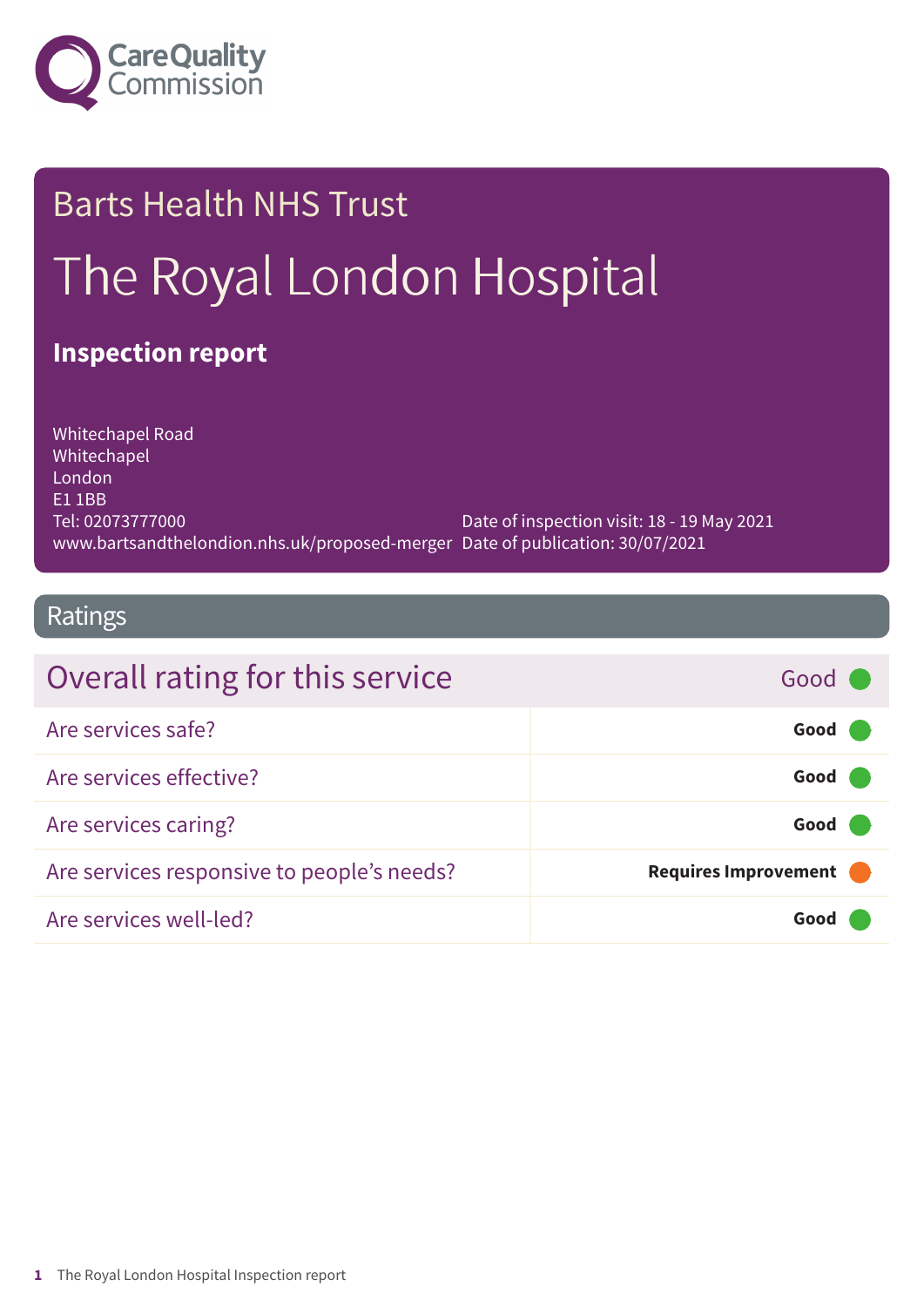## Our findings

## Overall summary of services at The Royal London Hospital

#### **Good –––** うそ

We carried out this unannounced focused inspection because we received information giving us concerns about the safety and quality of the diagnostic imaging service.

The concerns related to aspects of the safe and well led domains which were the focus of this inspection. We did not inspect any other of the services at the Royal London Hospital because the concerns did not relate to any other parts of the hospital.

This service had not previously been inspected and rated as a standalone service. As we did not inspect all key lines of enquiry, we did not rate the service from this inspection.

See the diagnostic imaging section for what we found.

## **How we carried out the inspection**

We visited all areas of the diagnostic imaging service. This included visiting all treatment rooms and waiting areas. We spoke with 35 members of staff which included departmental and divisional managers, speciality leads, radiologists, superintendent radiographers, radiographers, radiography assistants, and senior hospital and trust leadership. We reviewed documents that related to the running of the service including staffing rotas, policies, standard operating procedures, equipment, meeting minutes, incident investigations, as well as additional evidence provided by the trust post-inspection.

You can find further information about how we carry out our inspections on our website: https://www.cqc.org.uk/ whatwe-do/how-we-do-our-job/what-we-do-inspection.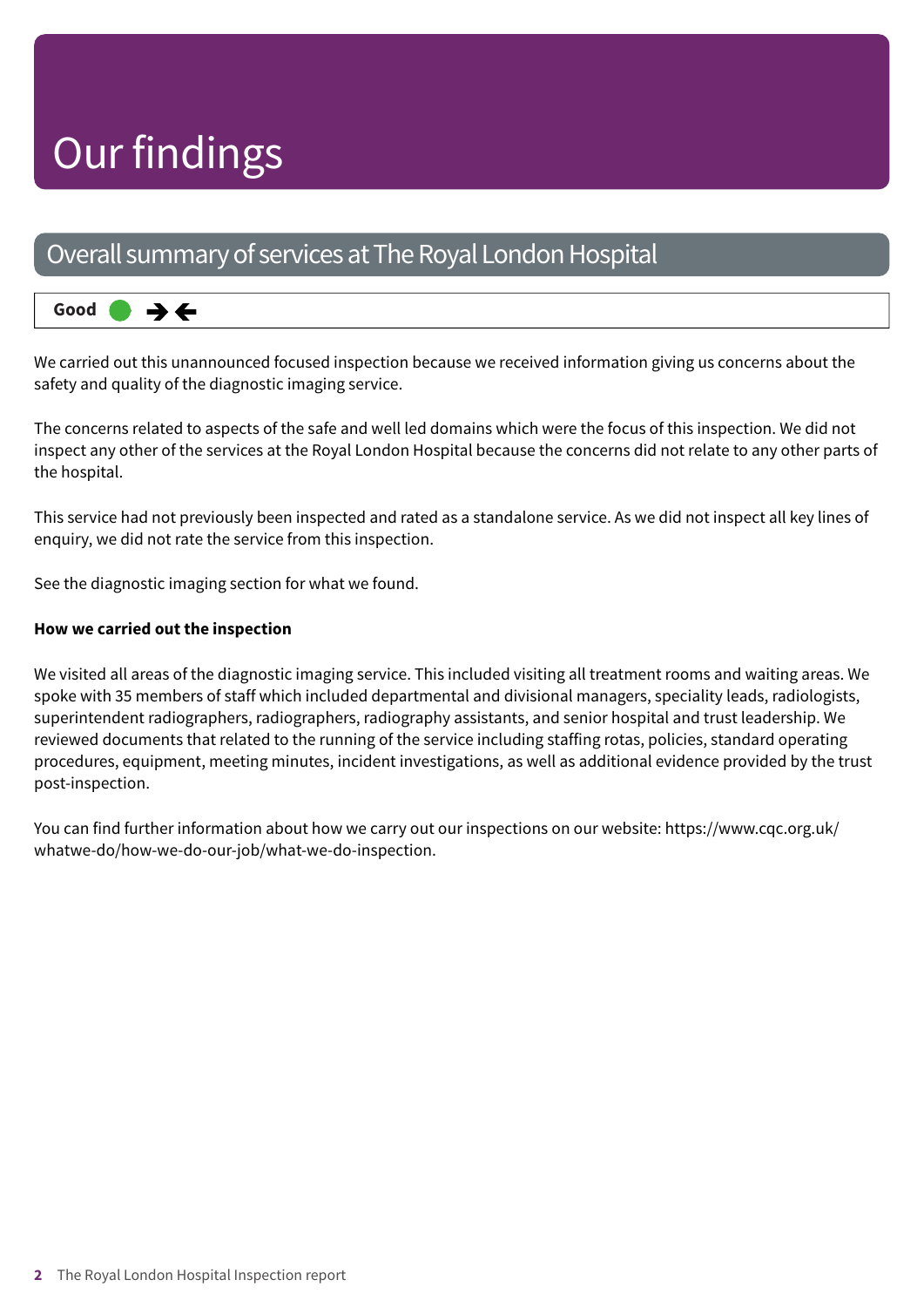### **Inspected but not rated –––**

We carried out this unannounced focused inspection because we received information giving us concerns about the safety and quality of the services.

The information we received related to diagnostic imaging services. The concerns related to aspects of the safe and well led domains which were the focus of this inspection. We did not inspect any other of the services at the Royal London Hospital because the concerns did not relate to any other parts of the service.

We did not rate this service at this inspection.

See the diagnostic imaging section for what we found.

#### **How we carried out the inspection**

We visited all areas of the diagnostic imaging service. This included visiting all treatment rooms and waiting areas. We spoke with 35 members of staff which included departmental and divisional managers, speciality leads, radiologists, superintendent radiographers, radiographers, radiography assistants, and senior hospital and trust leadership. We reviewed documents that related to the running of the service including staffing rotas, policies, standard operating procedures, equipment, meeting minutes, incident investigations, as well as additional evidence provided by the trust post-inspection.

## **Is the service safe?**



### **Mandatory training**

Imaging areas for the Royal London Hospital were not meeting the trust target of 85% for completion of mandatory training. This included lower than 75% completion in a number of areas, including in both risk management and information governance training.

The division did not have an overall training programme in place for specialist training and staff stated they were often made aware of training dates too late to be able to attend. Access to specialist training had been affected by other priorities taking precedence during the current pandemic. At the time of inspection the practice educator role for imaging was one day a week (protected time), and supported by another radiographer from the Education Academy. Previous leadership had not enabled equal access to specialist training opportunities which had affected staff morale.

### **Cleanliness, infection control and hygiene**

The service controlled and monitored infection risk and hygiene well. Staff used equipment and control measures to protect patients, themselves and others from infection. They kept equipment visibly clean, and equipment was regularly cleaned in line with infection prevention and control (IPC) guidance. Cleaning records demonstrated that equipment was cleaned regularly and after patient contact, and labelled equipment to show when it was last cleaned. We saw evidence of consistent use of cleaning and waste management audits and spot checks to monitor IPC compliance. Staff also followed infection control principles including the use of personal protective equipment (PPE) and effective hand hygiene.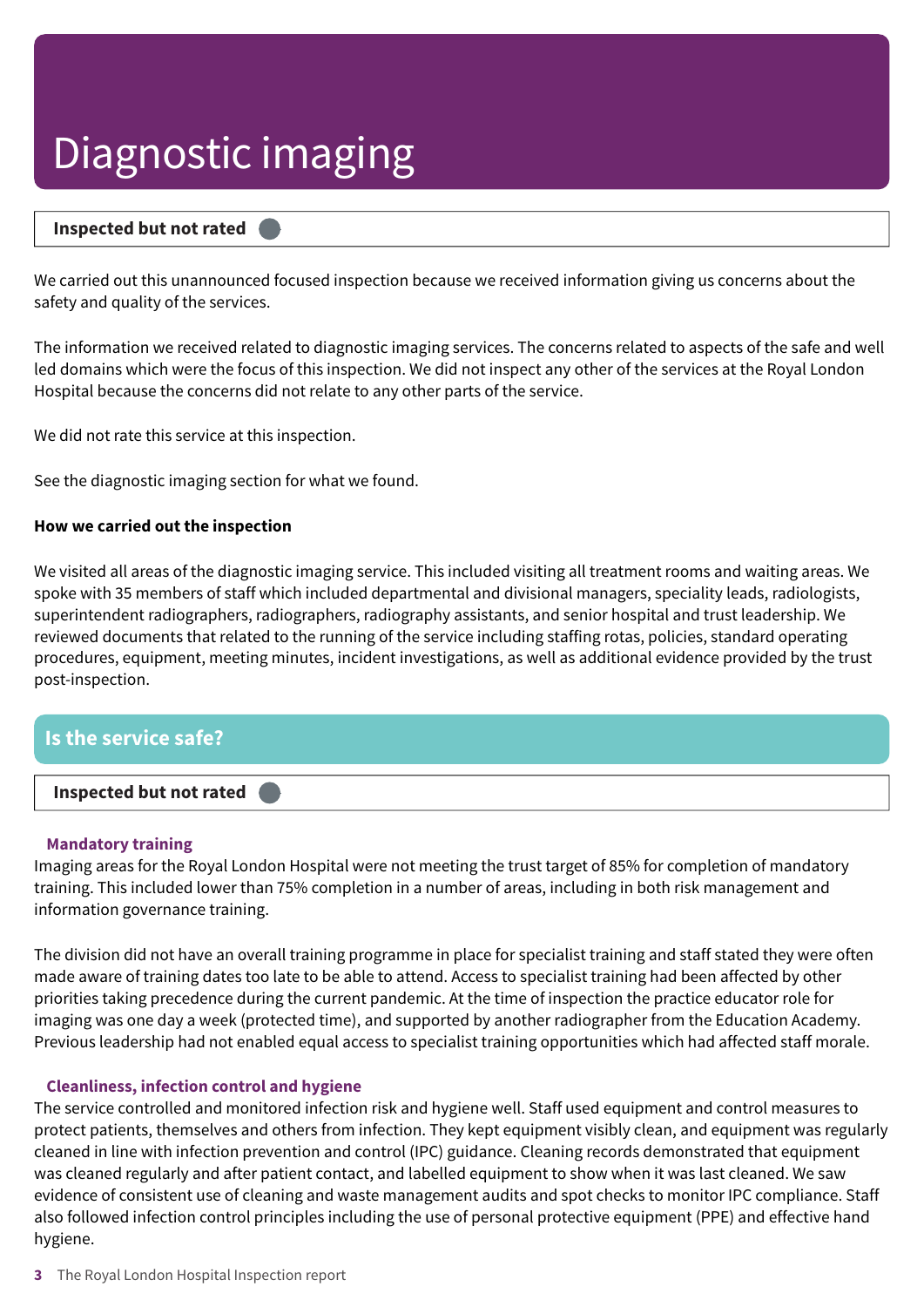However, some corridors in imaging areas were visibly untidy and at times cluttered with trolleys containing linen or bags of rubbish. We also observed cleaning trollies left unattended in communal corridors for long periods of time.

### **Environment and equipment**

The maintenance and use of premises and equipment did not keep people safe and the divisional leadership did not have oversight of environmental and equipment risks. Access to rooms containing clinical equipment (which presented hazards including exposure to radiation or powerful magnets) were often not locked securely, which posed a significant risk to staff, visitors and patients. Access to office areas where patient and staff records were visible and easily accessed were also unlocked.

We observed a mobile X-ray set which had been left unsupervised while connected to the mains power and with the key required to operate it in place on the control panel. This unit was left unsupervised in a publicly accessible corridor outside the reception and staff office area in the Accident & Emergency X-ray department. This presented a risk of unauthorised use of equipment which could lead to exposure to ionising radiation.

Equipment repair incidents and records were poorly maintained and filed inconsistently and, where reported, progress on repairs was not appropriately followed up. We saw examples where reports of faults and equipment in need of repair had not been addressed, and equipment incidents that did not state what actions had been taken. Staff stated that it could often require a problem to be reported more than once before the issue would be addressed.

The division did not have a process in place to assure the reliability of aging imaging equipment and the quality of imaging. Tests were not completed or were not consistently recorded. This had been identified as an issue in divisional audits in 2019 and 2020.

Resuscitation trollies kept people safe. Records showed they were checked regularly in line with guidance from The Resuscitation Council (UK).

## **Staffing**

Managers could not always calculate the number of staff needed for each shift in accordance with national guidance and were not able to accurately monitor staff hours. Radiography staff were contracted for their regular hours (9am to 5pm, Monday and Friday), while their weekend and out of hours working was filled on a voluntary basis. This meant that the department operated different rota systems, one for regular hours and one for out of hours, which were not monitored and reviewed together. Staff stated that switching of shifts occurred informally outside of these two systems, which further decreased management oversight of the overall staff rota. We reviewed incidents where the lack of clarity regarding staff availability had resulted in poor patient experience.

Managers were unable to measure staff compliance with Working Time Directive legislation. The contracted hours and out of hours systems were not considered as one system, which meant senior staff could not be assured of the hours individual staff members were working.

Staff we spoke with were unable to consistently identify who their Radiation Protection Advisor (RPA), Radiation Protection Supervisors (RPS), and medical physics expert (MPE) were. Some RPSs we spoke with on inspection were not clear on the regulatory purpose of their role (to supervise the arrangements set down in local rules by the employer). RPSs did not have allocated time to perform their supervisory duties, which staff stated meant the role was a lower priority. Members of staff gave examples of where they had escalated issues to radiation safety leads which were not addressed in a timely way.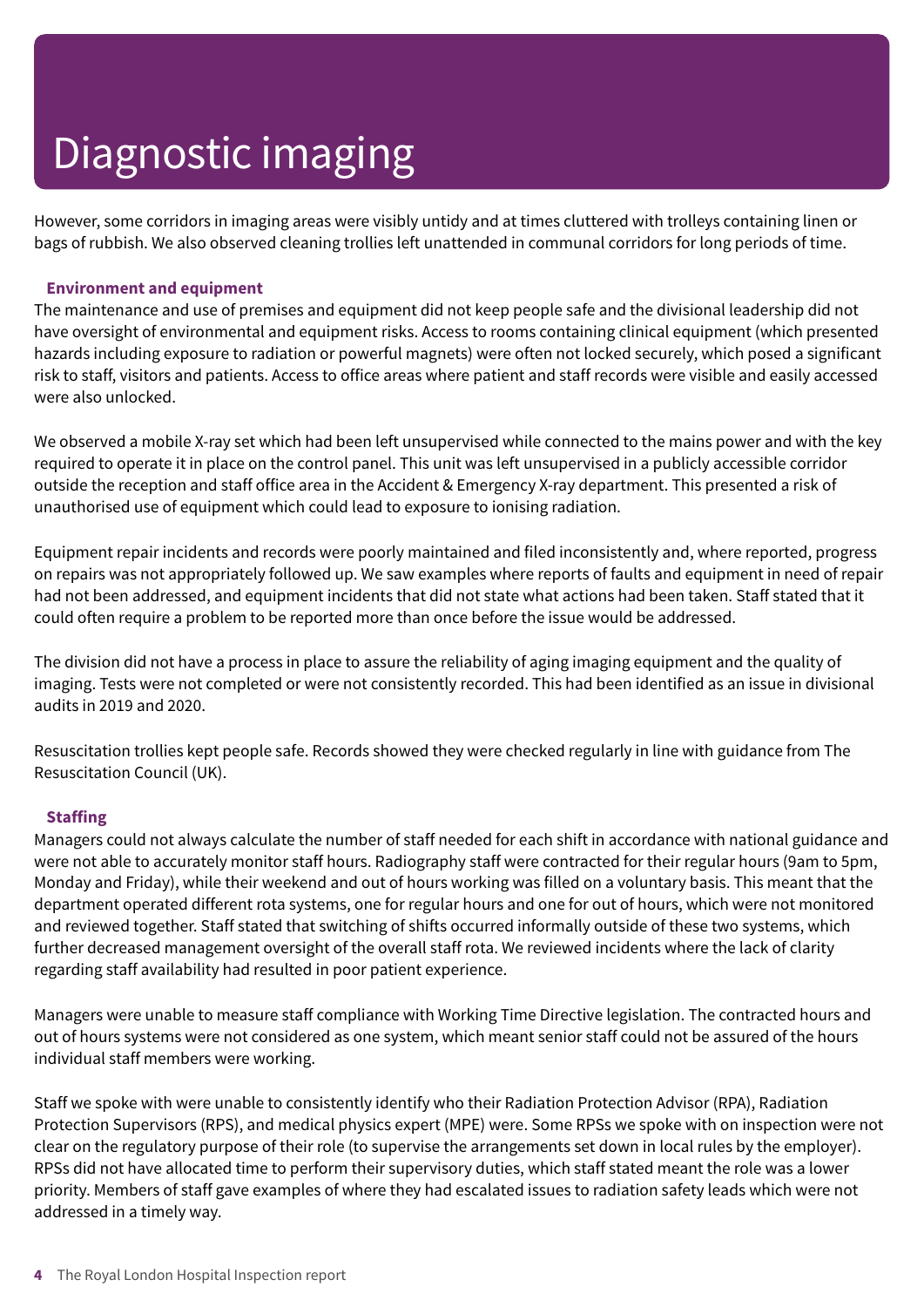## **Incidents**

Staff did not consistently recognise and report incidents. The division had a system to raise concerns and report incidents in line with trust policy, however staff stated that this system was not being consistently utilised by staff. Staff stated that they felt they did not want to report issues or raise incidents for fear of being treated unfavourably, which reflected the wider cultural issues within the division at the time of inspection.

Managers investigated incidents; however, it was not clear how successfully learning from incidents was shared. Divisional leadership had monthly clinical governance meetings where incidents were reviewed as part of the agenda, however minutes we reviewed from these meetings did not always reflect qualitative review of incidents or dissemination of learning to staff. We did not see evidence of learning being shared outside of these meetings, and staff were not aware of other ways in which learning from incidents would be shared.

When things went wrong, staff apologised and gave patients honest information and suitable support. We reviewed recent examples of investigations into serious incidents within the division, and found the investigations included evidence of Duty of Candour being considered.

## **Is the service well-led?**

## **Inspected but not rated –––**

## **Leadership**

Leadership of the service was not stable or embedded. Imaging areas for the Royal London Hospital were managed under the Group Clinical Services (GCS) division of the trust. The site leadership model for Group Clinical Services consisted of a general manager, a radiographer site lead, and a clinical director. Many of the site leadership were either interim or relatively new to their posts in the last 6 months to 12 months.

Staff stated that senior leadership for the service were not visible. Some staff were not aware of who the service leads were or had not met them. This partially reflected that some managers had been unavailable on site due to the current pandemic, however staff suggested that the lack of visibility meant the leadership were seen as inaccessible. Some staff stated that when they had approached local leadership, they were supportive to their needs.

Local and divisional leadership did not have consistent support from hospital or trust level leadership when trying to address persistent issues within the division. Trust senior leaders were not fully aware of the extent of the challenges faced by the department. The imaging leadership at the Royal London stated they were isolated in escalating issues due to a lack of clear reporting pathways. Staff we spoke stated that local leaders were regularly occupied with long standing issues such as staffing conflicts, which they felt impacted on their ability to focus on operational duties.

## **Vision and strategy**

The vision and strategy for imaging was undeveloped and did not reflect some of the operational challenges we identified on inspection. Divisional and trust managers were in the process of putting together individual strategies for each imaging service within the department, which had not been finalised at the time of report.

### **Culture**

The service faced significant challenges relating to the culture of the division. There were factions and separate interests within the workforce and nearly all staff suggested that this conflict created a difficult and hostile working environment.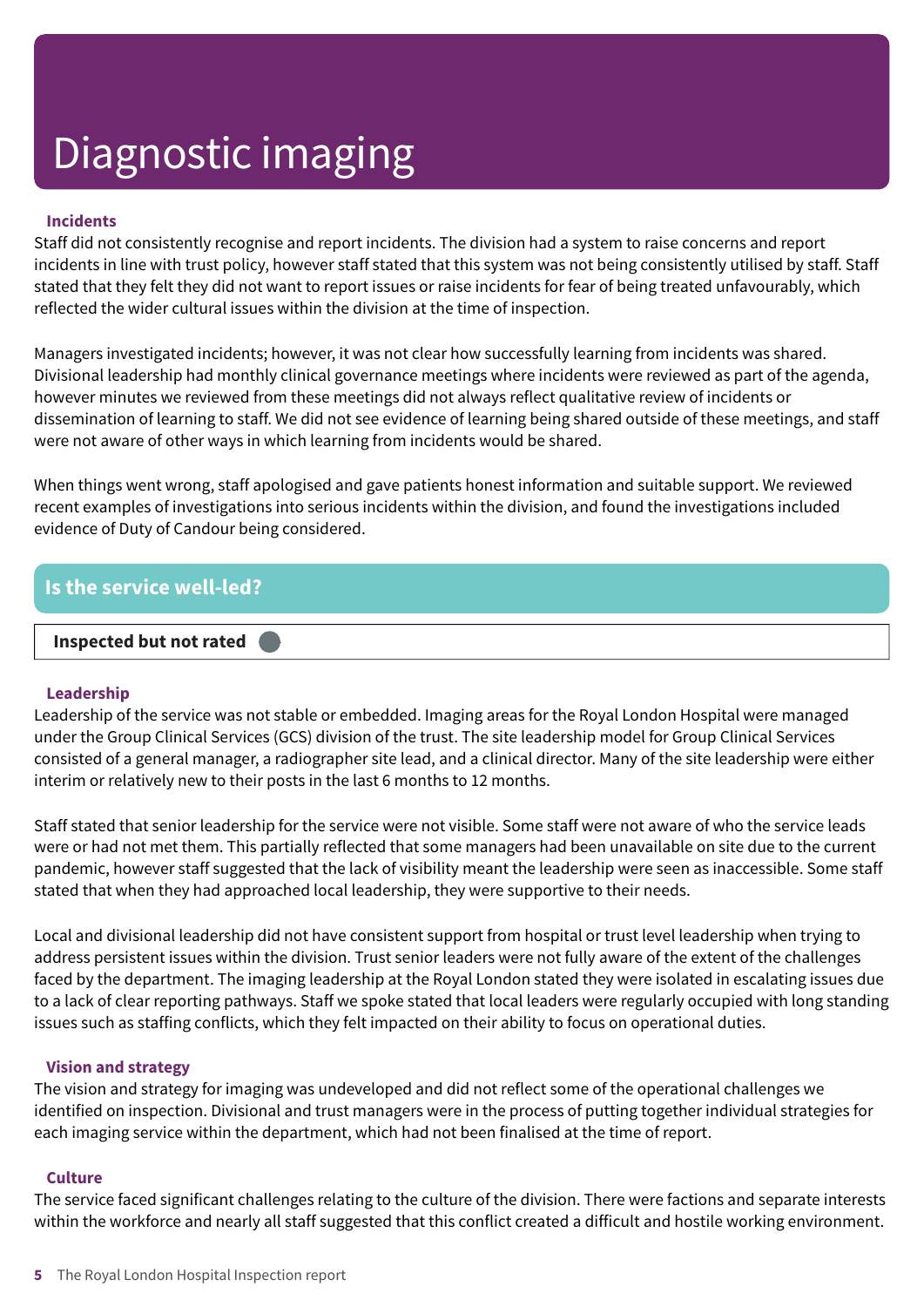We were informed of numerous allegations of bullying, harassment, racism, and sexism that had been escalated to requiring intervention from human resources. Staff stated that human resources was not providing adequate resolution to these issues for either frontline staff or the divisional management, and disruption related to individual staff issues remained a source of conflict.

Unresolved and persistent staffing conflicts were having an impact on staff morale and staff did not always feel supported or able to raise these concerns. Staff across specialities and managerial roles recognised that the difficult working environment was having a negative impact on the delivery of the service. Staff did not know how to access support if they wished to raise concerns, stating that they were unaware of the Guardian service or did not believe it would provide confidential support. Results from the staff survey from September 2020 (published in April 2021) showed that imaging areas at the Royal London was performing significantly below the trust average on 36 of the 78 measured questions, with 15 significantly above the trust average.

Staff told us that there was a lack of support and consideration in relation to staff wellbeing in the last twelve months. Staff stated that working in the division while there was conflict (as well as during the current pandemic) could be difficult, and that they were not aware of the resources available to promote staff wellbeing. We saw evidence on inspection of planned psychological support sessions and some signposting of staff to wellbeing resources.

### **Governance**

Structures, processes and systems of accountability were not effective in supporting the delivery of sustainable services. There was a trust wide governance structure for imaging and a separate site-based governance structure for each hospital. Imaging was included in both structures which meant it was not clear where governance matters should be reported or followed up. Neither system was fully effective in managing the issues the service faced.

Minutes for local and divisional governance meetings did not reflect the full discussion during meetings in relation to governance and risk management. We observed meetings where minutes were not taken, despite actions for follow up being agreed. This meant that staff who could not attend meetings would be unable to gain much information from meeting minutes, and that actions agreed in the meeting may be missed for follow up. Senior managers for imaging stated that arranging for minute taking had been a consistent issue for local and divisional GCS meetings.

## **Managing risks, issues and performance**

Systems to manage performance and escalate relevant risks to reduce their impact were not effective. Service leads and clinical staff in imaging areas, including radiation safety leads, were unable to provide risk assessments for imaging equipment, or identify where risk assessments were kept, when asked. Some risks assessments were identified to either have not been completed or completed and not recorded. Some imaging areas displayed protocols that had been due for review in 2015. There was no formalised process for completing and reviewing risk assessments, for removing out of date guidance, or a process for routinely sharing risk assessments with staff. This meant management did not have oversight of the risks related to the imaging equipment and the risk the equipment presented to staff and patients.

The lack of up to date risk assessments meant that clinical staff working with imaging equipment were unaware of what risks were presented by the equipment or where to access information on risks. This was reflected in conversations on inspection with imaging staff. When asked staff were not able to describe the necessary actions to take in the event of an emergency in line with protocols.

Where risk assessments had been completed, contingency protocols were not reviewed or rehearsed. Radiation safety leads for the division were not able to evidence regular reviews of contingency plans or provide evidence of rehearsals of emergency situations in line with the policy.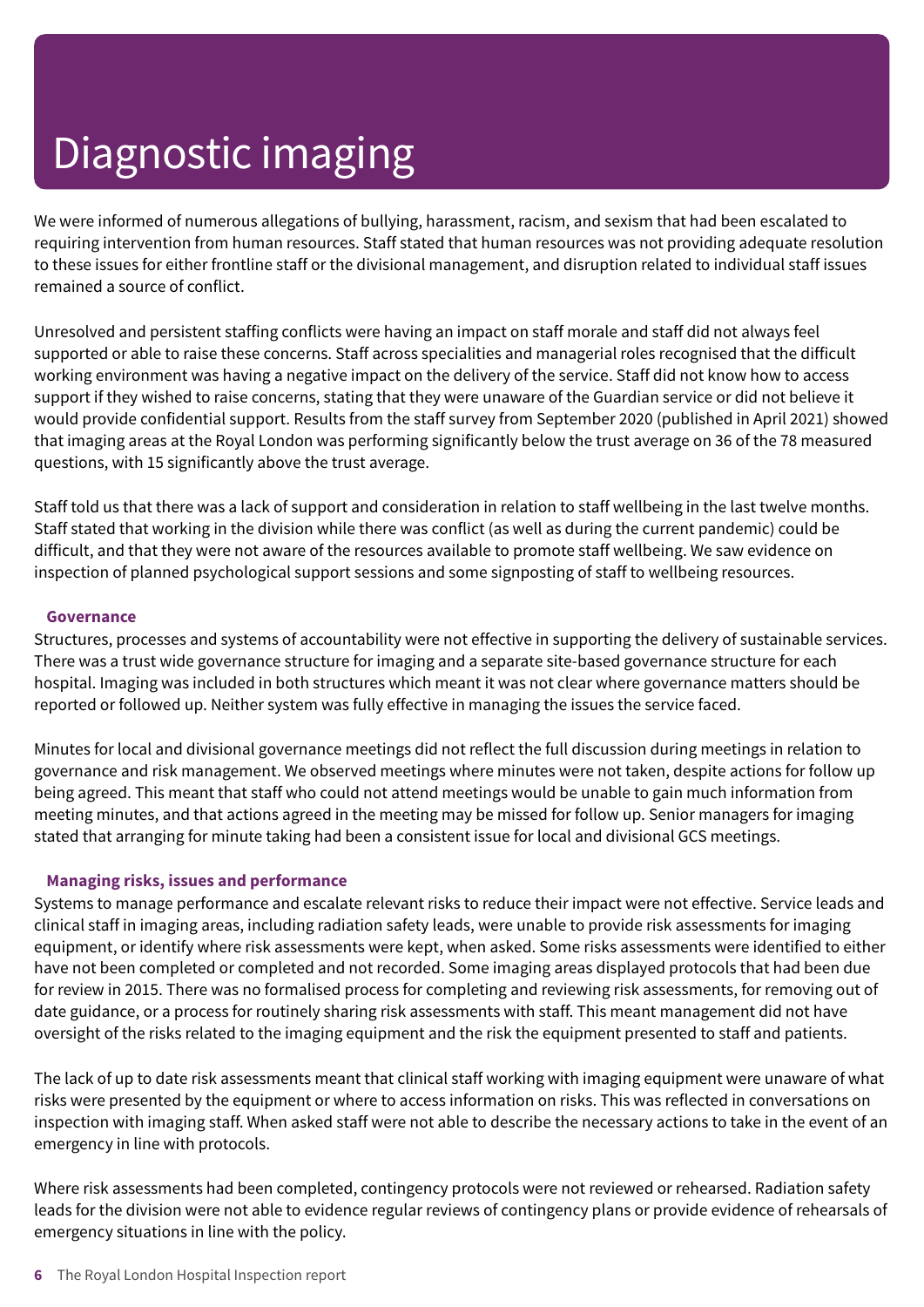## Areas for improvement

## **MUSTS**

## **Location**/**core service [amend as appropriate]**

- The trust must ensure that the gaps between the staff rota for contracted hours and the staff rota for out of hour shifts are addressed to ensure managerial oversight (Regulation 12(1) of the Health and Social Care Act 2008 (Regulated Activities) Regulations 2014: Safe care and treatment)
- The trust must ensure that the governance and risk management structures for completing and monitoring risk assessments are improved (Regulation 17 (1)(2) of the Health and Social Care Act 2008 (Regulated Activities) Regulations 2014: Governance)

### **SHOULDS**

## **Location**/**core service [amend as appropriate]**

- The trust should improve the governance structure of the division to ensure actions decided in meetings are followed up, useful records of meetings are available, and learning from incidents is disseminated.
- The trust should consider the divisional structure to improve hospital level oversight of imaging services at each location, and executive level oversight of imaging across the trust.
- The trust should consider improving pathways for GCS staff to access on-site estates and facilities support if needed.